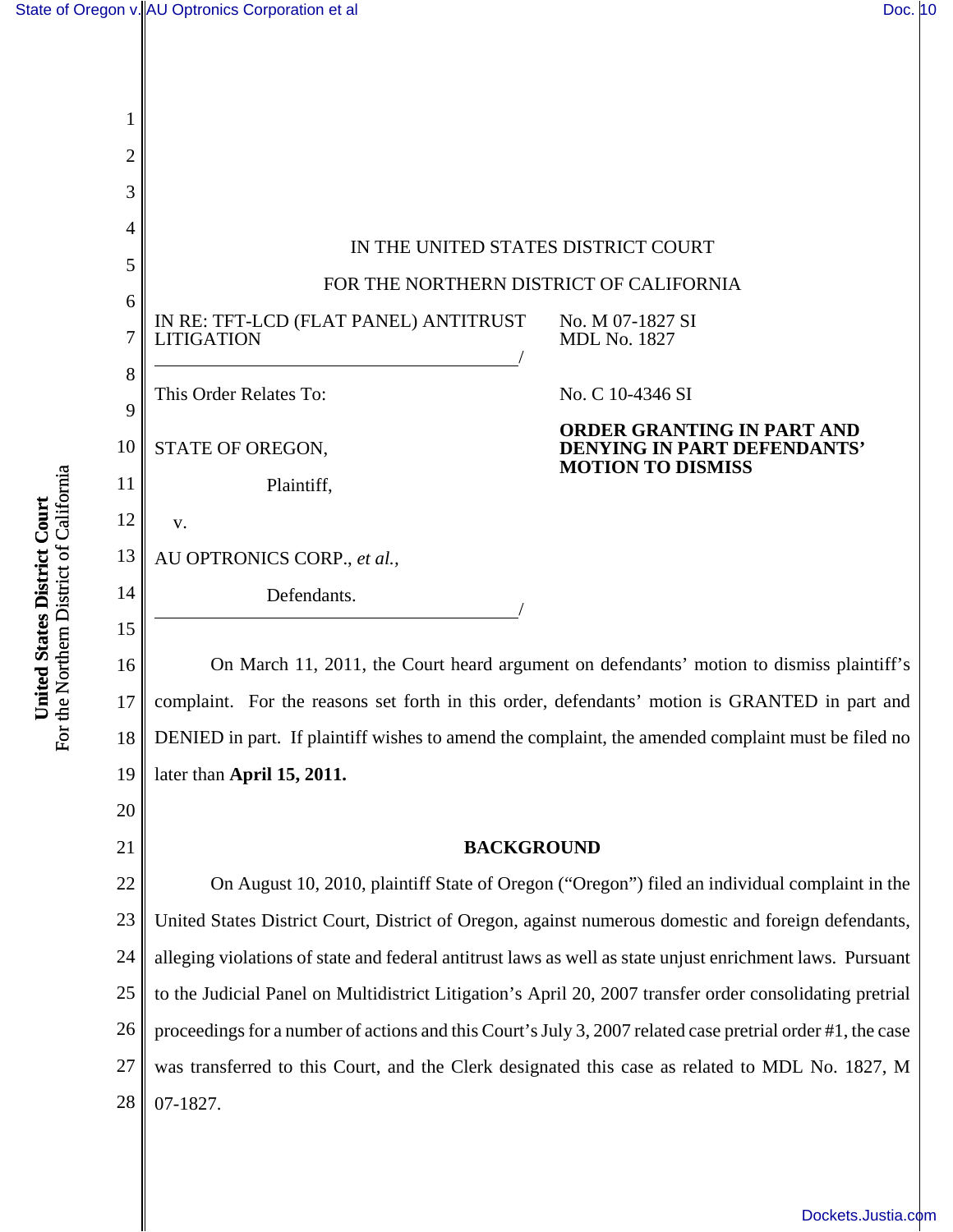1 2 3 4 5 6 7 8 9 The complaint alleges a global price-fixing conspiracy by suppliers of liquid crystal display (LCD) panels. Compl. ¶¶ 1, 4. Oregon brings this case on behalf of the State of Oregon, its agencies, political subdivisions, and local governments, and all natural persons residing in Oregon who were indirect purchasers of LCD products containing LCD panels. *Id*. ¶ 1. Oregon alleges that defendants conspired "to eliminate competition, control production, and fix prices for LCD panels." *Id.* ¶ 3. Oregon alleges that these actions caused indirect purchasers in Oregon to pay artificially elevated prices. *Id.* Oregon's first claim for relief seeks injunctive relief and damages under Section 1 of the Sherman Act. The second claim for relief seeks treble damages and injunctive relief under Oregon's Antitrust Act ("OAA")<sup>1</sup>. The third claim for relief seeks disgorgement of profits and imposition of a constructive trust under Oregon's common law and the OAA.

10 For the Northern District of California For the Northern District of California 11 United States District Court **United States District Court** 12 13 14 15 16 17 18 19

21

20

Defendants have jointly moved to dismiss Oregon's complaint. Defendants argue that the Court must dismiss Oregon's state antitrust claims that relate to conduct that took place prior to the January 1, 2002 enactment of Oregon's *Illinois Brick* repealer statute (ORS § 646.770-780) because the statute only applies prospectively. Defendants also argue that for the OAA claims, Oregon failed to "identify the specific 'agencies, political subdivisions, and local governments' it purports to represent," and that all claims on behalf of such purchasers must therefore be dismissed. Finally, defendants argue that Oregon's unjust enrichment claims must be dismissed due to Oregon's failure to request proper remedies; in the alternative, defendants request that Court dismiss Oregon's unjust enrichment claims in part, inasmuch as those claims relate to conduct that took place prior to January 1, 2002.

#### **LEGAL STANDARD**

22 23 24 Under Federal Rule of Civil Procedure 12(b)(6), a district court must dismiss a complaint that fails to state a claim upon which relief may be granted. To survive a Rule 12(b)(6) motion to dismiss, the plaintiff must allege "enough facts to state a claim to relief that is plausible on its face." *Bell Atl.*

25

26 27 28 <sup>1</sup> The Oregon Antitrust Act consists of ORS sections 646.705 through 646.836 and addresses a broad range of behavior. The *Illinois Brick* repealer statute, a subsection of the Oregon Antitrust Act, was drafted to permit both direct and indirect purchasers to bring suit under Oregon's antitrust laws. ORS §§ 646.775, 646.780. The parties refer to the two as independent bases for Oregon's claims; however, Oregon failed in both its complaint and opposition to be consistent or accurate in its references to Oregon antitrust statutes. Oregon acknowledges this deficiency and asks for leave to amend.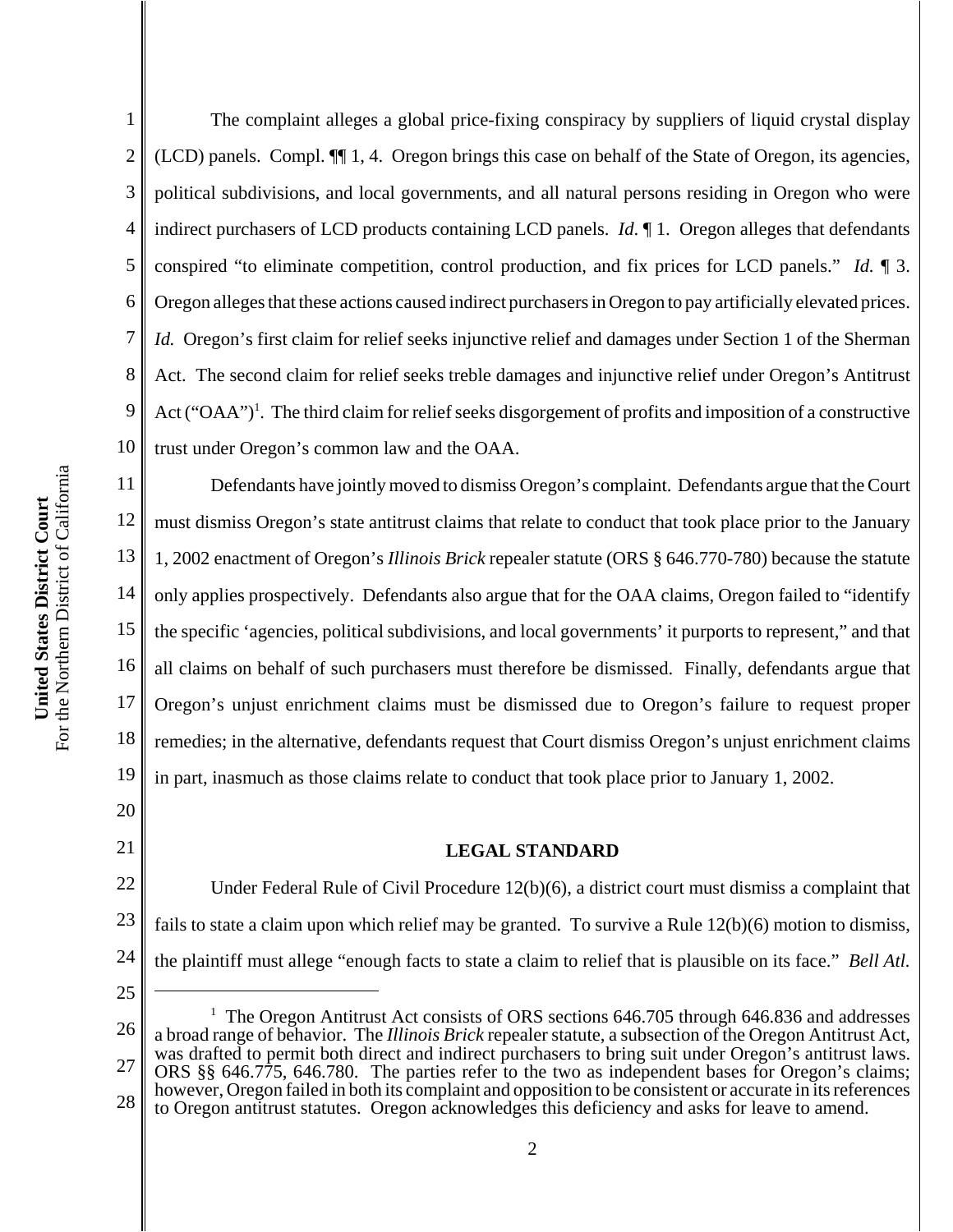1 2 3 4 5 *Corp. v. Twombly*, 550 U.S. 544, 570 (2007). This "facial plausibility" standard requires the plaintiff to allege facts that add up to "more than a sheer possibility that a defendant has acted unlawfully." *Ashcroft v. Iqbal*, 129 S. Ct. 1937, 1949 (2009). While courts do not require "heightened fact pleading of specifics," a plaintiff must allege facts sufficient to "raise a right to relief above the speculative level." *Twombly*, 550 U.S. at 544, 555.

6 10 In deciding whether the plaintiff has stated a claim upon which relief may be granted, the Court must assume that the plaintiff's allegations are true and must draw all reasonable inferences in the plaintiff's favor. *See Usher v. City of Los Angeles*, 828 F.2d 556, 561 (9th Cir. 1987). However, the Court is not required to accept as true "allegations that are merely conclusory, unwarranted deductions of fact, or unreasonable inferences." *In re Gilead Scis. Sec. Litig.*, 536 F.3d 1049, 1055 (9th Cir. 2008).

If the Court dismisses the complaint, it must then decide whether to grant leave to amend. The Ninth Circuit has "repeatedly held that a district court should grant leave to amend even if no request to amend the pleading was made, unless it determines that the pleading could not possibly be cured by the allegation of other facts." *Lopez v. Smith*, 203 F.3d 1122, 1130 (9th Cir. 2000) (citations and internal quotation marks omitted).

#### **DISCUSSION**

## 18

19

7

8

9

11

12

13

14

15

16

17

# **I. Oregon's State Antitrust Claims**

#### **A. Equitable remedies under the OAA**

20 21 22 23 24 25 Defendants contend that the OAA only provides for equitable relief such as disgorgement or the establishment of a constructive trust where the affected party is "threatened with injury . . . ." ORS § 646.770(1). Defendants argue that the word "threatened" in ORS section 646.770(1) means that the statute only encompasses prospective remedies. Defendants argue that because disgorgement and restitution are forms of remedial, and not prospective, equitable relief, they are not available as remedies under the OAA.

26 27 28 Oregon responds that the OAA does allow for equitable relief, albeit in a section other than the one cited in the complaint, and requests permission to file an amended complaint seeking relief under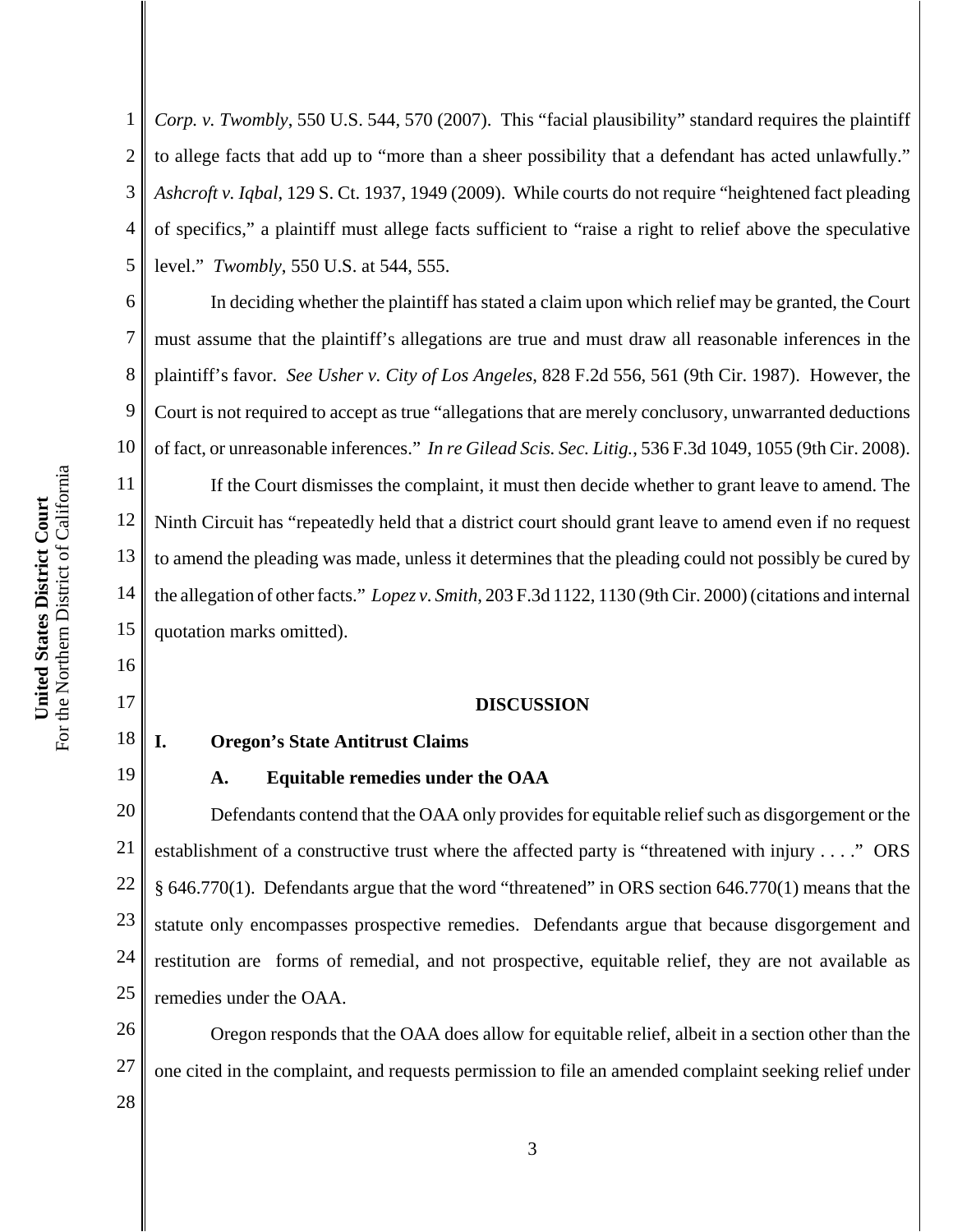1 2 ORS § 646.775 instead of ORS § 646.770.<sup>2</sup> Accordingly, the Court GRANTS defendants' motion to dismiss and grants Oregon leave to so amend.

3 4

5

6

7

8

9

10

11

#### **B. Claims relating to conduct prior to January 1, 2002**

Oregon's second claim for relief alleges that defendants violated the OAA by engaging in a global conspiracy "to artificially fix raise, stabilize, and peg prices for LCD panels and LCD products in the United States and particularly the State of Oregon in violation of [the OAA]." Compl. ¶ 163. This claim for relief does not refer to a specific time period, but earlier in the complaint Oregon alleges that the conspiracy period "extend[ed] from at least January 1, 1996 through at least December 11, 2006 . . . ." *Id.* ¶ 2.

12 13 14 15 16 17 Defendants contend that claims based on conduct prior to January 1, 2002 must be dismissed because Oregon's *Illinois Brick* repealer statute was enacted on that date, and the legislative history indicates that the statute was intended to apply only prospectively. Oregon concedes this point and "withdraws all indirect purchaser claims under the [OAA] for damages and equitable relief [that relate to conduct that took place] prior to January 1, 2002[.]" Opp'n at 2:22-24. Oregon requests leave to amend its complaint to make it clear that its statutory indirect purchaser claims brought under the OAA for treble damages and equitable relief are for injury sustained from January 1, 2002 onward.

18 19 The Court GRANTS the defendants' joint motion to dismiss Oregon's claims under the OAA, and GRANTS Oregon leave to amend.

20

21

#### **II. Identification of unnamed agencies, political subdivisions and local governments**

22 23 24 25 26 The complaint states that the Oregon Attorney General "brings this civil action on behalf of the State of Oregon, its agencies, political subdivisions, and local governments, and all natural persons residing in Oregon who were indirect purchasers . . . against all defendants." Compl. ¶ 1. Defendants argue that by failing to specifically name which agencies, political subdivisions and local governments the Oregon AG purports to represent, Oregon has not provided defendants with fair notice as required

27

<sup>28</sup> <sup>2</sup> ORS Section 646.775 "expressly permits the Oregon AG to bring a civil action to secure 'equitable relief.'" Pl. Opp. at 14-15.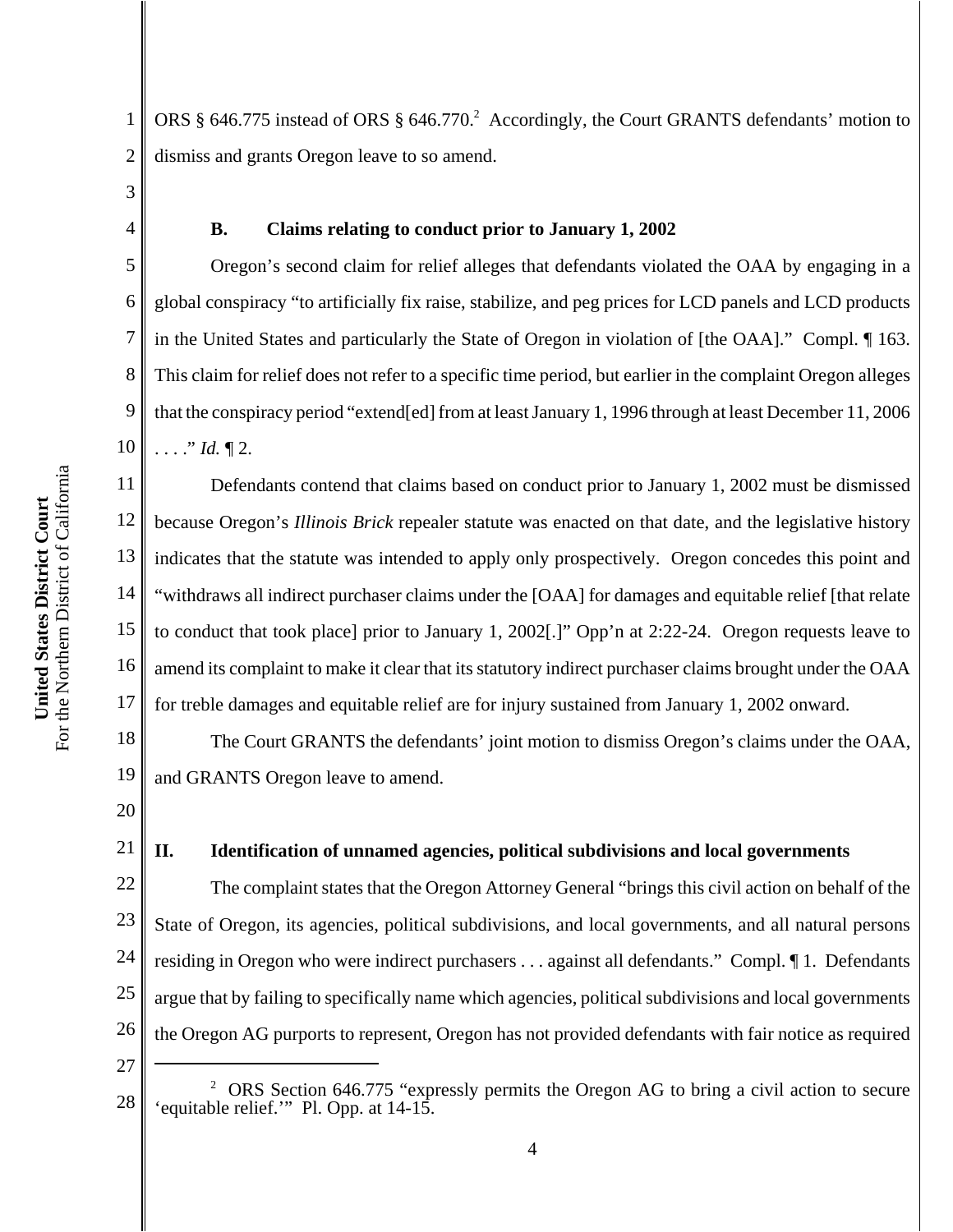4

5

6

7

8

1 2 3 by Rule 8(a). Defendants argue that due to this lack of specificity, defendants are unable to determine whether the Oregon AG has the authority to bring all of the stated claims, which entities will be bound by a final judgment, or whether duplicative damages could be a concern.

Oregon responds that under the OAA, the Oregon Attorney General's authority to represent Oregon's political subdivisions is expressly provided for without qualification or condition. ORS §  $646.775(1)(a)$ . Oregon also states that the Attorney General represents all state agencies, political divisions and local governments, and that defendants have sufficient information to respond to the complaint.

9 10 11 12 13 14 15 16 The relevant question at this stage of the proceeding is whether the complaint "answer[s] the basic questions: who, did what, to whom (or with whom), where, and when." *Kendall v. Visa U.S.A., Inc.*, 518 F.3d 1042, 1048 (9th Cir. 2008). Oregon's complaint meets this standard because it alleges that the Oregon AG has "absolute authority to represent the state, including its agencies, in all matters." Pl. Opp. at 8. Further, because the Oregon AG brings the stated claims on behalf of *all* state entities, there is no need for Oregon to list every such entity in the complaint. The Court finds that the complaint is sufficient as a pleading matter, and that the information that defendants seek regarding the specific nature of the represented entities, as well as damages sought, can be obtained in discovery.

The Court DENIES this aspect of defendants' joint motion to dismiss Oregon's claims.

## **III. Oregon's Unjust Enrichment Claims**

20 21 22 23 24 25 The complaint alleges that the "[d]efendants have been unjustly enriched through overpayments by Oregon indirect purchasers and resulting profits." Compl. ¶ 167. "Pursuant to common law principles . . . and as authorized under ORS § 646.770," Oregon alleges that "defendants should not be permitted to retain the benefits conferred on them," and Oregon seeks "disgorgement of all profits resulting from such overpayments and establishment of a constructive trust," in addition to costs and attorneys' fees. *Id.* ¶¶ 167-69.

26

17

18

19

27

28 ///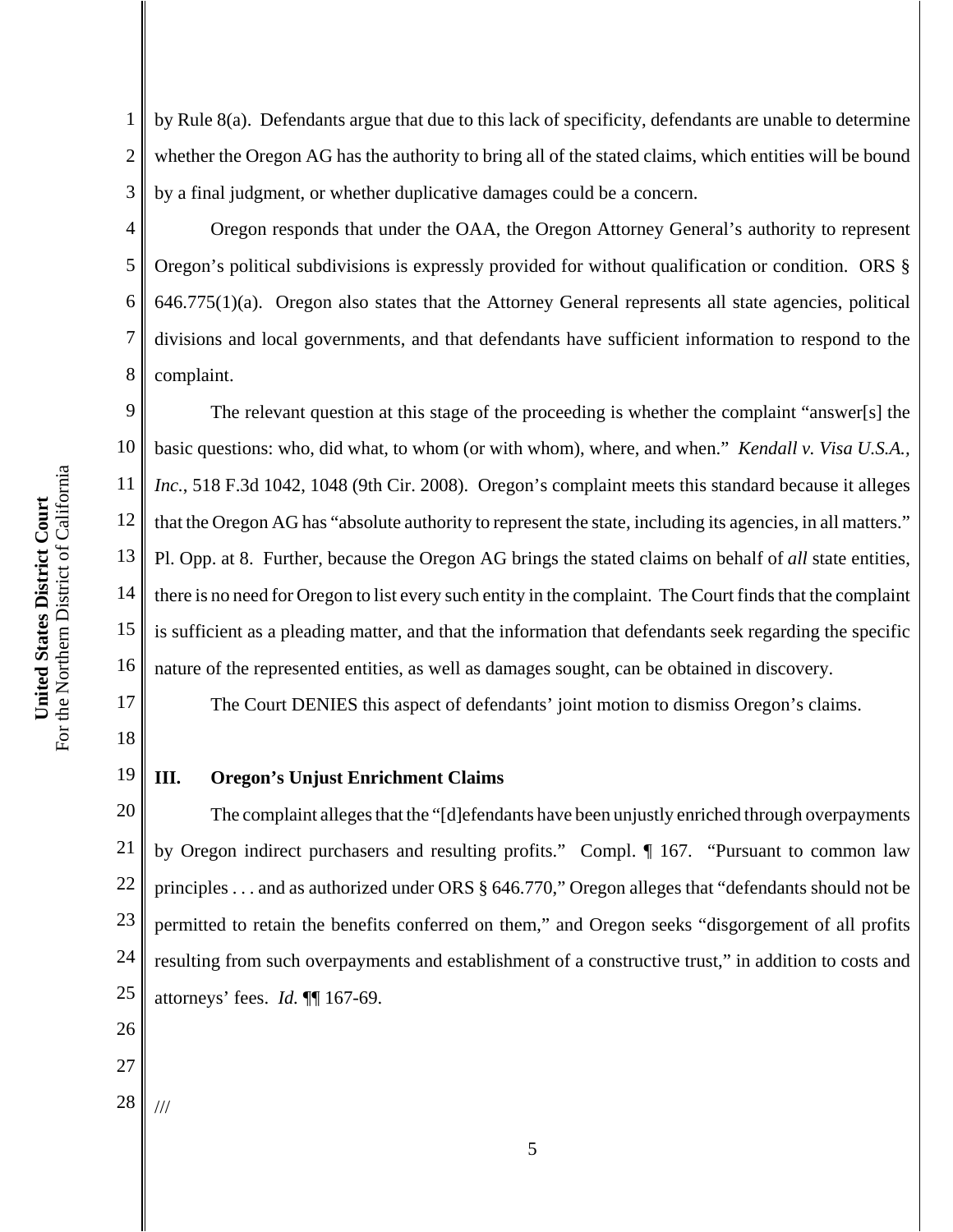#### **A. Preemption**

1

7

8

9

10

11

12

13

14

15

16

17

18

19

20

21

22

2 3 4 5 6 Defendants move to dismiss Oregon's unjust enrichment claims on three grounds. First, defendants argue that the OAA "forecloses the possibility of disgorgement and restitution" by "effectively occupy[ing] the field with respect to specific forms of equitable relief . . . ." Motion at 8:13, 23. However, defendants have not provided any on-point authority for their contention that the OAA preempts common law unjust enrichment claims.

Oregon argues that the OAA does not "occupy the field," and relies on ORS Section 646.775(6), which states,

The powers granted in this section are in addition to and not in derogation of the common law powers of the Attorney General to act as parens patriae, or the powers of the Attorney General to sue as a representative party on behalf of a class pursuant to ORCP 32.3

The Court finds that this provision implies that the Oregon legislature intended to preserve common law remedies that existed prior to enactment of the OAA, not to preempt those remedies. It also suggests that permitting claims premised on statutory authority and common law to go forward concurrently is not inappropriate. Accordingly, in the absence of any authority to the contrary, the Court finds that Oregon's unjust enrichment claims are not preempted by the OAA.

## **B. Pleading claims in the alternative**

Second, defendants argue that Oregon is precluded under Oregon common law from seeking the equitable remedies of disgorgement and restitution to prevent unjust enrichment because the indirect purchasers have an adequate remedy through the OAA, ORS § 646.780. That section permits an indirect purchaser to recover its actual damages, or treble damages if appropriate.

23 Oregon responds that although defendants are correct that ultimately Oregon must choose between a remedy at law and a remedy at equity if they are duplicative, "[i]t is not generally a ground for dismissal of a complaint asserting equitable claims that the plaintiff has an adequate remedy of law."

- 24
- 25

<sup>26</sup> <sup>3</sup> In its opposition, Oregon mentions this statute in a footnote but failed to mention it in its complaint. The statute that *is* mentioned in the complaint, ORS § 646.770, states that "[a]ny person including the state or any municipal corporation or political subdivision threatened with injury in its business or property by a violation of ORS 646.725 or 646.730 may prosecute a suit for equitable relief . . . ."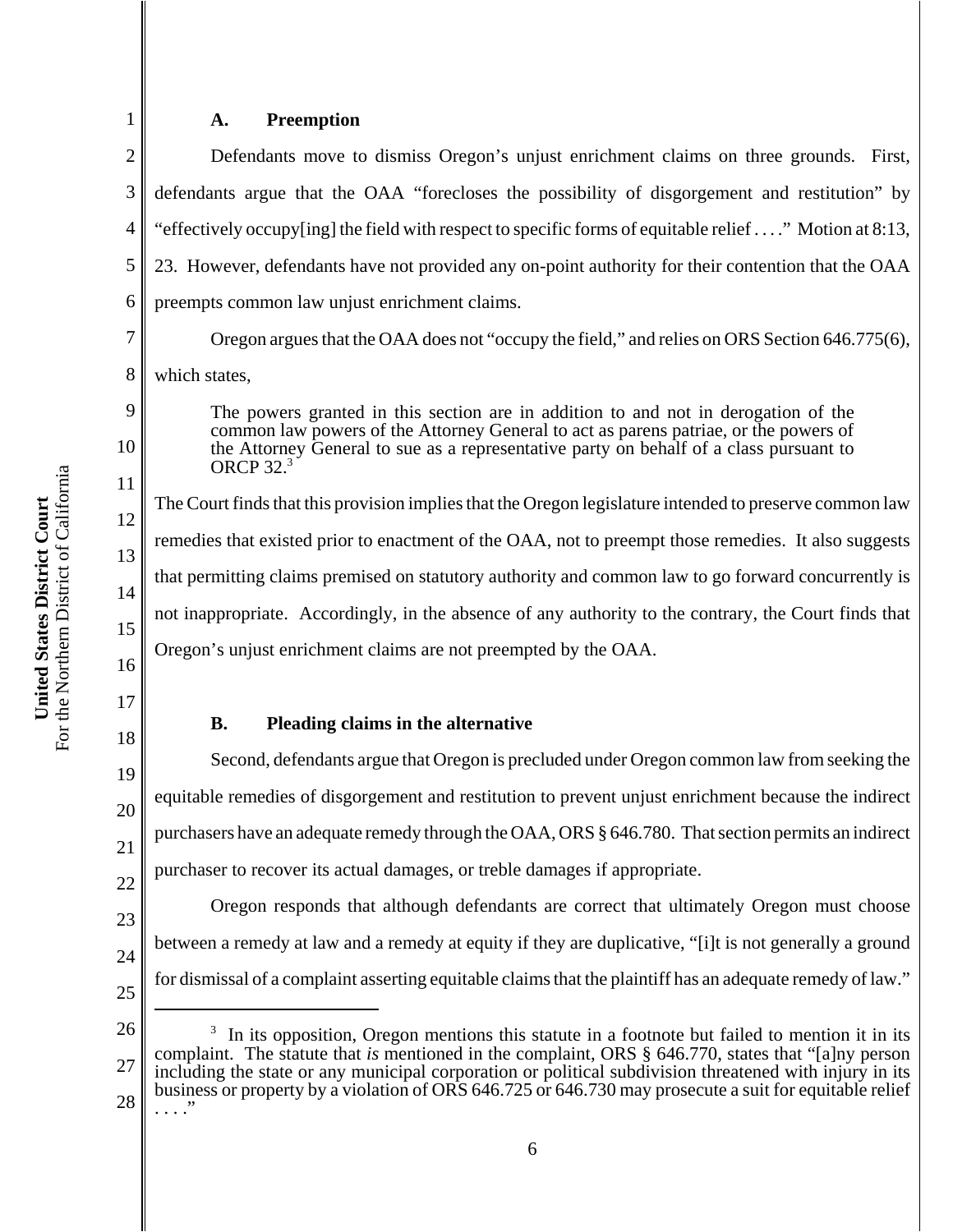5

6

7

8

9

10

11

1 2 3 4 *In re G-Fees Antitrust Litig.*, 584 F. Supp. 2d 26, 46 (D.D.C. 2008). The Court agrees with Oregon that it can plead claims in the alternative. However, as defendants note, the complaint does not actually state that Oregon's common law unjust enrichment claim is pled in the alternative. The Court GRANTS Oregon leave to amend to clarify that its pleadings are in the alternative.

#### **C. Pre-January 1, 2002 claims**

Third, defendants argue that even if Oregon is permitted to seek disgorgement and restitution pursuant to common law, such claims are barred for conduct prior to the January 1, 2002 enactment of Oregon's *Illinois Brick* repealer statute. Defendants contend that allowing Oregon to bring unjust enrichment claims on behalf of indirect purchasers based on conduct that took place prior to January 1, 2002, would allow Oregon to circumvent statutory antitrust laws.

12 13 14 15 16 17 18 19 20 21 Oregon argues that Oregon common law recognizes a claim for unjust enrichment separate from, and unconnected to, the OAA. Oregon notes that Oregon common law recognizes an unjust enrichment claim where the plaintiff alleges "that a benefit was conferred and . . . that the benefit was unjust." *Hitchcock v. Delaney*, 192 Or. App. 453, 458 (2004). Unjust enrichment claims have been recognized prior to January 1, 2002, and have been recognized in the years since. *See, e.g., Tum-A-Lum Lumber v. Patrick*, 95 Or. App. 719, 721 (1989), and *Hitchcock*, 192 Or. App. at 458 (2004). Oregon argues that based on the common law recognition of a claim for unjust enrichment, and ORS Section 646.775(6), which describes the powers granted by the OAA to the Oregon AG as existing "in addition to and not in derogation of the common law powers" of the Oregon AG, it may assert an unjust enrichment claim for pre-January 1, 2002 conduct.

22 23 24 25 26 27 28 In the indirect purchaser class case, the Court dismissed unjust enrichment claims under Arkansas, Virginia, Montana and Puerto Rico law where the indirect purchaser plaintiffs lacked antitrust standing in those jurisdictions. Docket No. 870 at 14-16. In the indirect purchaser action, as here, defendants argued that plaintiffs may not circumvent the restrictions on antitrust claims in states that have not passed *Illinois Brick* repealers by reframing those claims as unjust enrichment actions. The Court agreed, and held that "in the absence of any authority from Arkansas, Virginia, Montana and Puerto Rico holding that an indirect purchaser plaintiff may bring an unjust enrichment claim when that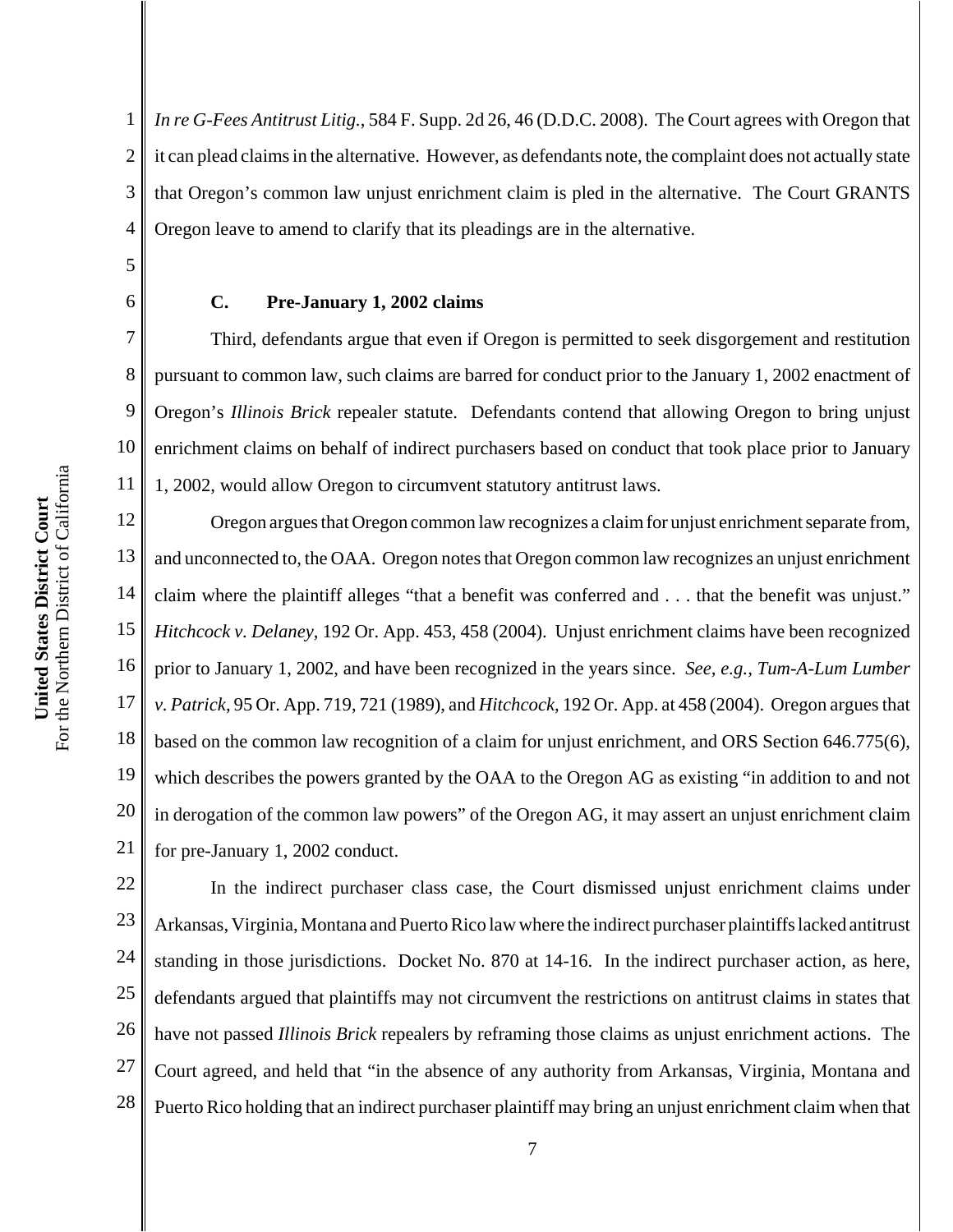1

2 3 4 same claim would be barred under state antitrust law," such claims would be dismissed. *Id*. at 15:27- 16:1. *See also In re Microsoft Corp. Antitrust Litig.*, 401 F. Supp. 2d 461, 464 (D. Md. 2005) ("[T]he specific bar on indirect purchaser recovery incorporated into South Carolina's antitrust statutes prohibits Plaintiff's general common-law [unjust enrichment] claim."); *In re New Motor Vehicles Canadian Export Antitrust Litig.*, 350 F. Supp. 2d 160, 211 (D. Me. 2004) ("For those states that have maintained the *Illinois Brick* prohibition on indirect purchaser recovery, I conclude that it would subvert the statutory scheme to allow these same indirect purchasers to secure, for the statutory violation, restitutionary relief at common law (or in equity)."); *see also In re Graphics Processing Units Antitrust Litig.*, 540 F. Supp. 2d 1085, 1100 (N.D. Cal. 2007) (allowing plaintiffs to maintain unjust enrichment claims because they have "excised unjust-enrichment claims for states that do not recognize antitrust remedies for indirect purchasers, so this claim is no longer attempting to circumvent the laws of states that do not recognize claims for damages by indirect purchasers.").

18 19 20 Here, Oregon concedes that prior to January 1, 2002, indirect purchasers lacked standing under Oregon antitrust law. Oregon has not articulated how its pre-January 1, 2002 unjust enrichment claims are analytically different than the unjust enrichment claims that the Court dismissed in the indirect purchaser action, nor has Oregon cited any on-point authority for the proposition that it can bring common law unjust enrichment claims on behalf of indirect purchasers who lacked standing to assert antitrust claims prior to 2002. Accordingly, the Court GRANTS defendants' motion to dismiss Oregon's unjust enrichment claims inasmuch as those claims relate to conduct that took place prior to January 1, 2002.<sup>4</sup>

25 26

///

21

22

23

24

27 28 4 If Oregon is able to locate authority in support of its contention that it may bring a *parens patriae* claim on behalf of indirect purchasers for conduct occurring before January 1, 2002, it may allege such claims, with citation to such authority, in the amended complaint.